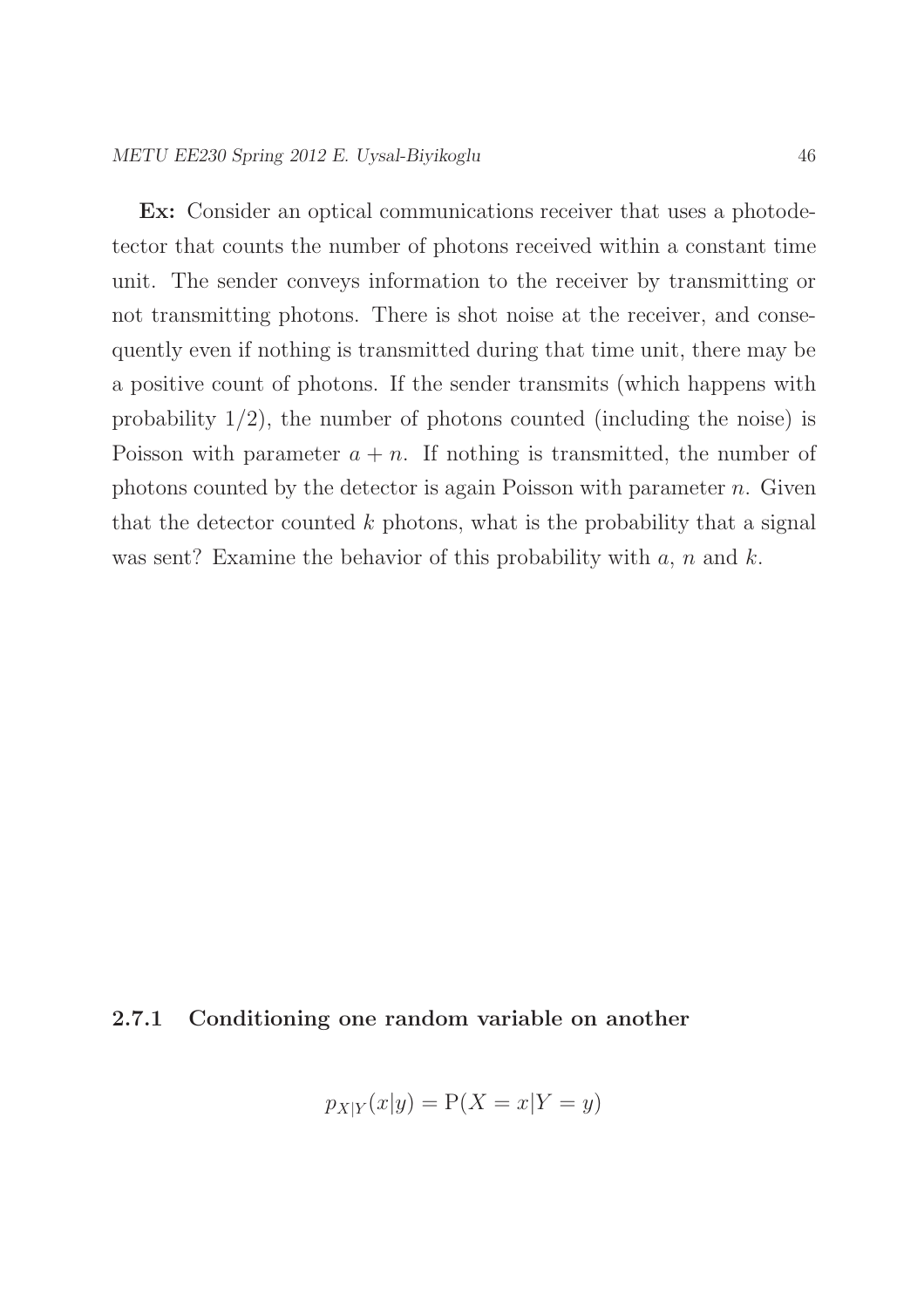METU EE230 Spring 2012 E. Uysal-Biyikoglu 47

Show that

$$
p_{X|Y}(x|y) = \frac{p_{X,Y}(x,y)}{p_Y(y)}
$$

The function  $p_{X|Y}(x|y)$  has the same shape as  $p_{X,Y}(x, y)$  (a slice through the joint pmf at a fixed value of  $y$ ), and because of the normalization (division by  $p_Y(y)$ , it is a legitimate PMF.

Ex: The joint PMF of two r.v.s  $X$  and  $Y$  that share the same range of values  $\{0, 1, 2, 3\}$  is given by

$$
p_{X,Y}(x,y) = \begin{cases} 1/7 & 1 < x + y \le 3 \\ 0 & \text{otherwise} \end{cases}.
$$

Find  $p_{X|Y}(x|y)$  and  $p_{Y|X}(y|x)$ .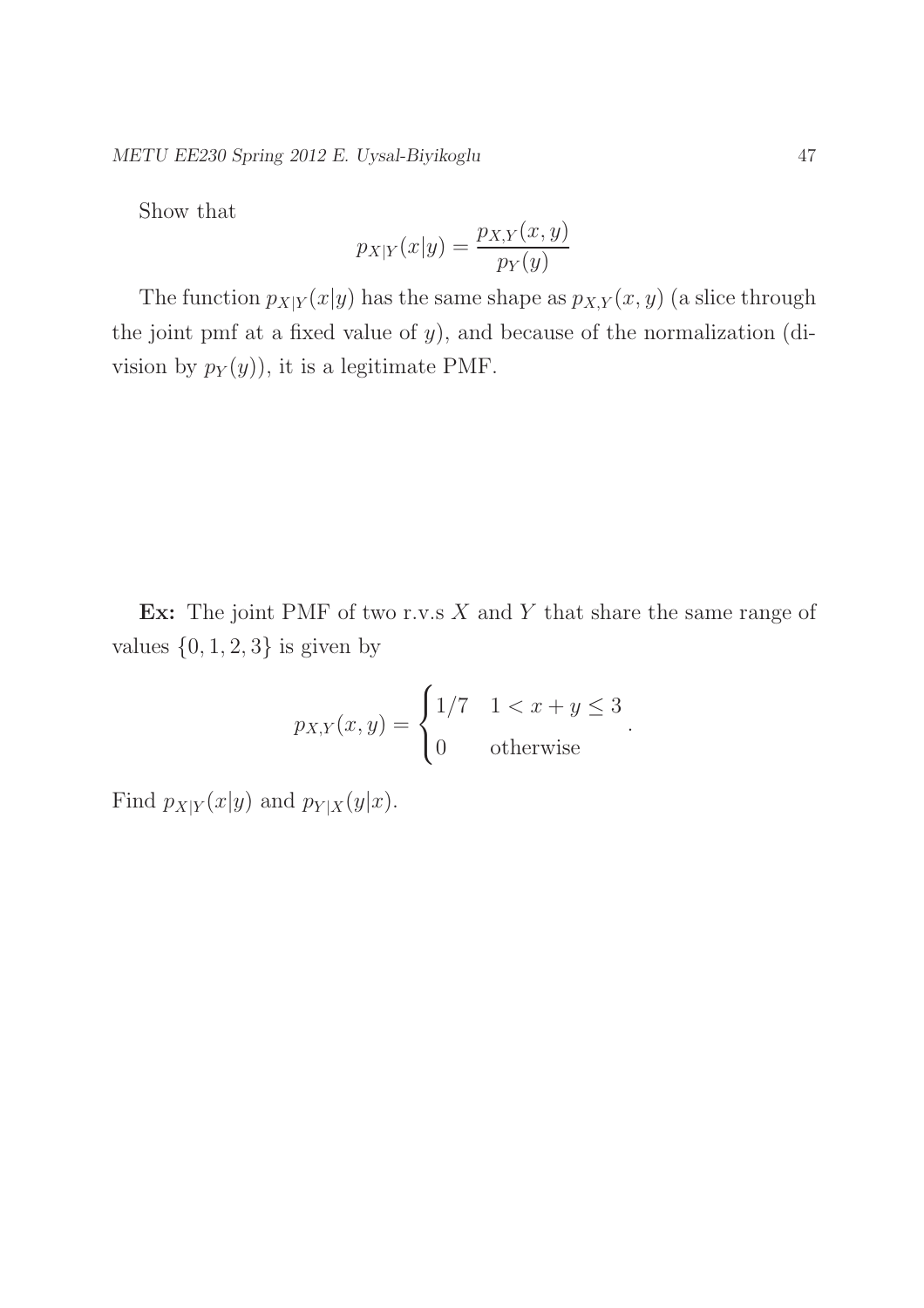One can obtain the following sequential expressions directly from the definition:

$$
p_{X,Y}(x,y) = p_X(x)p_{Y|X}(y|x)
$$

$$
= p_Y(y)p_{X|Y}(x|y).
$$

Ex: A die is tossed and the number on the face is denoted by  $X$ . A fair coin is tossed  $X$  times and the total number of heads is recorded as  $Y$ .

(a) Find  $p_{Y|X}(y|x)$ .

(b) Find  $p_Y(y)$ .

## 2.7.2 Conditional Expectation

Let  $X$  and  $Y$  be random variables defined in the same probability space, and let A be an event such that  $P(A) > 0$ .

 $E(X|A) =$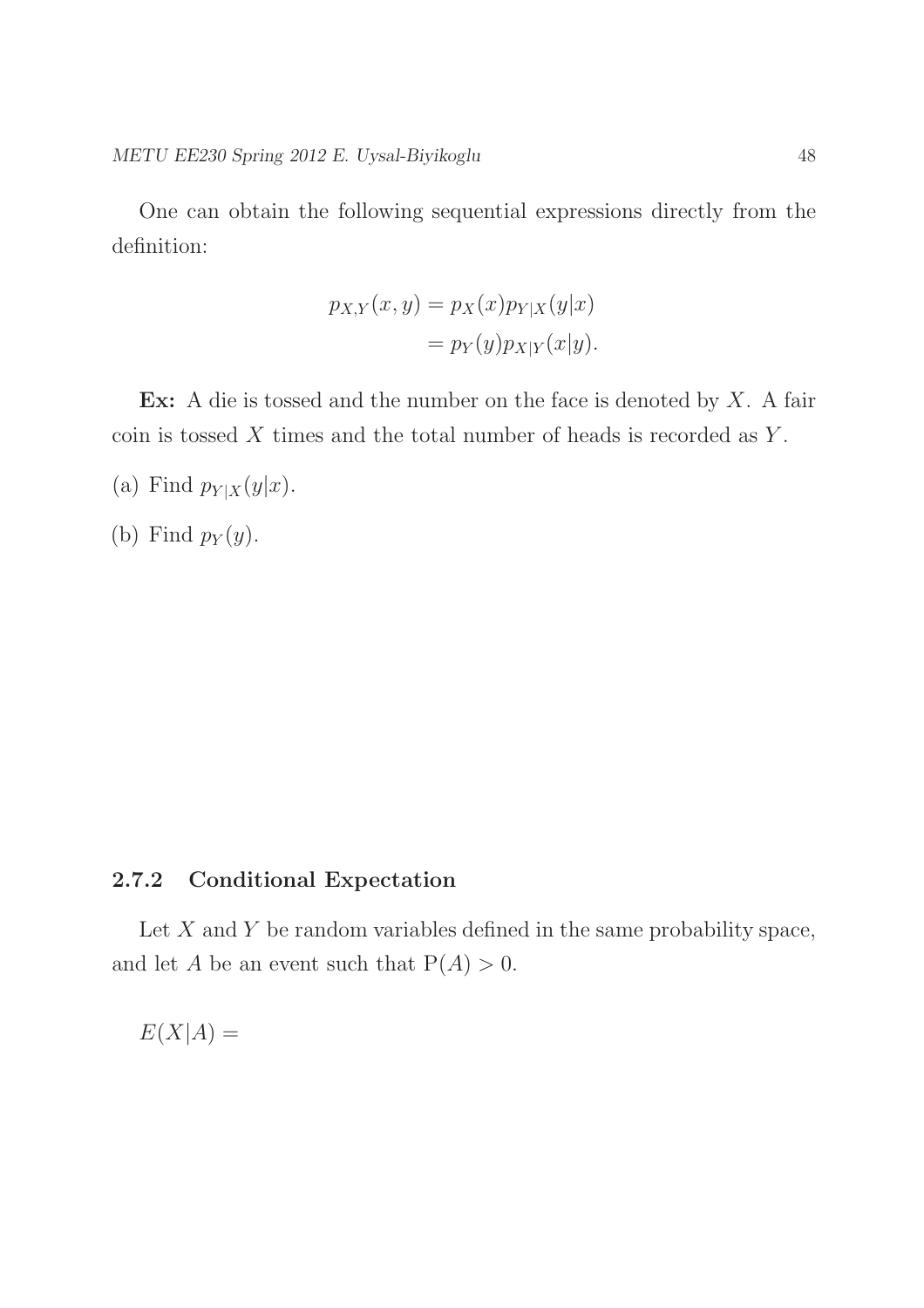METU EE230 Spring 2012 E. Uysal-Biyikoglu 49

$$
E(g(X)|A) =
$$

$$
E(X|Y=y) =
$$

Furthermore, let  $A_i$ ,  $i = 1, \ldots, n$  be a disjoint partition of the sample space. Then,

 $E(X) = \sum_i E(X|A_i)P(A_i)$  $E(X|B) = \sum_i E(X|B \cap A_i)P(A_i|B)$  $E(X) = \sum_{y} p_Y(y) E(X|Y=y)$ 

The above three are statements of the "Total Expectation Theorem".

Ex: Data flows entering a router are low rate with probability 0.7, and high rate with probability 0.3. Low rate sessions have a mean rate of 10 Kbps, and high rate ones have a rate of 200 Kbps. What is the mean rate of flow entering the router?

Ex: Find the mean and variance of the Geometric random variable (with parameter  $p$ ) using the Total Expectation Theorem. (Hint: condition on the events  $\{X = 1\}$  and  $\{X > 1\}$ .